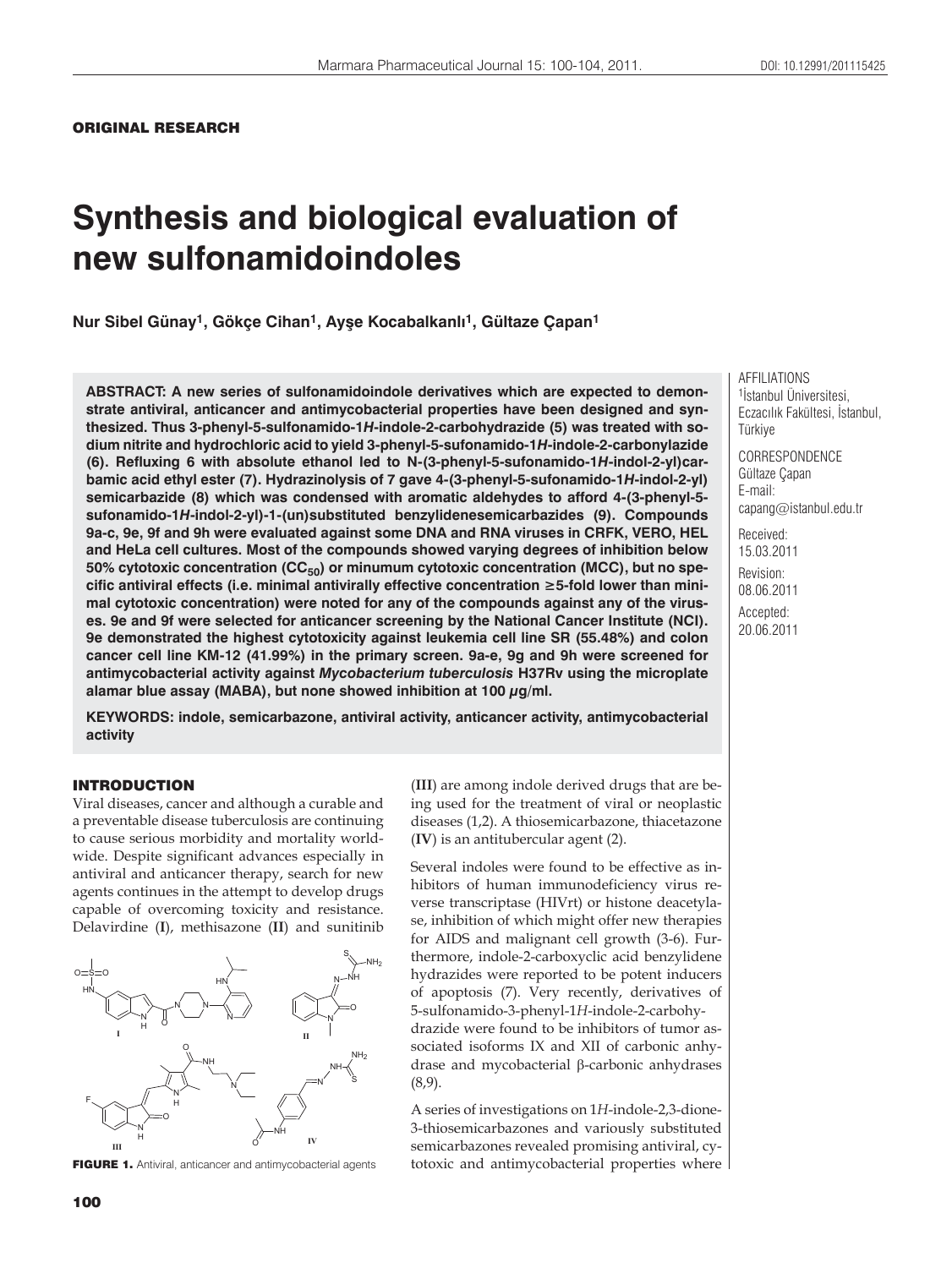the antiviral effect was attributed to the presence of an intact NHC(=S)NH or NHC(=O)NH grouping (10-13).

In view of these observations, we report here the synthesis, structural determination and antiviral, anticancer and antimycobacterial evaluation of 4-(3-phenyl-5-sufonamido-1*H*-indol-2-yl)-1-(un)substituted benzylidenesemicarbazides .

## MATERIALS AND METHODS

Sulfanilamide (**1**), ethyl 2-benzyl-3-oxobutanoate and the aromatic aldehydes were commercially available. **2**-**5** were synthesized as previously reported (14). M.p.'s were determined on a Büchi 530 or a Büchi 540 apparatus in open capillaries and are uncorrected. Elemental analyses were performed on a Carlo Erba 1106 or Thermo Finnigan Flash EA 1112 elemental analyzer. IR (KBr) and <sup>1</sup>H-NMR (DMSO- $d_6$ ) spectra were run on Perkin Elmer 1600 FT-IR, Bruker AC 200 (200 MHz) and VarianUNITY INOVA (500 MHz) instruments. (bs=broad/singlet, ind.=indole, ar.= aromatic)

## *3-Phenyl-5-sulfonamido-1H-indole-2-carbonyl azide (6)*

To a suspension of **5** (0.01 mol) in dioxane (10 ml) and acetic acid (10 ml) sodium nitrite (0.70 g) in water (3 ml) was added dropwise with stirring at 0-5 0C. A pale yellow solid separated out immediately and stirring continued for 20 minutes more. The crude azide separated was filtered, washed successively with ice-cold water (10 ml) and dioxane (5 ml), dried and used without further purification.

## *N-(3-phenyl-5-sufonamido-1H-indol-2-yl)carbamic acid ethyl ester (7)*

A mixture of **6** (0.005 mol) and absolute ethanol (40 ml) was heated on a water bath under until dissolution. The reaction mixture was refluxed for 5 h in a mantle, cooled and left aside to stand overnight. Evaporation of the solvent under vacuum and cooling afforded **7** as a yellow solid which was used without further purification.

## *4-[3-Phenyl-5-sulfonamido-1H-indol-2-yl]semicarbazide (8)*

**7** (0.005 mol) was refluxed in 2.5 ml of hydrazine (98%) for 3 h. The precipitate formed after cooling was filtered, washed with ethanol (96%).

**IR**  $v = 3377, 3300$  (N-H), 1672 (C=O), 1306, 1151 (SO<sub>2</sub>) cm<sup>-1</sup>. <sup>1</sup>H-**NMR** δ = 11.69 (s, 1H, NH ind.), 8.06 (bs, 1H, N2-H), 7.96 (s, 1H, C4-H ind.), 7.59 (d J= 8.9 Hz, 1H, C6-H ind.) 7.51-7.54 (m, 4H ar), 7.47 (dd J= 8.3, 2.0 Hz, 1H, C7-H ind.) 7.30-7.43 (m, 1H ar), 7.02 (s, 2H, SO<sub>2</sub>NH<sub>2</sub>), 4.59 (bs, 2H, NH<sub>2</sub>) ppm.

#### *4-(3-Phenyl-5-sufonamido-1H-indol-2-yl)-1-(un)substituted benzylidenesemicarbazides (9)*

**8** ( 0.0025 mol) and an appropriate aromatic aldehyde (0.0025 mol) was refluxed in 25 mL of abs. EtOH (96%) for 5 h. The solid that separated was filtered and washed with hot ethanol (96%).

**9a: IR** υ = 3377, 3254, 3138 (N-H), 1695 (C=O), 1627 (C=N), 1316, 1149 (SO<sub>2</sub>) cm<sup>-1</sup> . **-** <sup>1</sup>**H-NMR**  $\delta$  = 11.85 (s, 1H, NH ind.), 11.17 (s, 1H, N2-H), 9.30 (s, 1H, N4-H), 8.07 (s, 1H, N=CH), 7.97 (s, 1H, C4-H ind.), 7.64-7.69 (m, 4H ar), 7.54-7.61 (m, 4H ar), 7.36-7.44 (m, 4H ar), 7.08 (s, 2H, SO<sub>2</sub>NH<sub>2</sub>) ppm.

**9d: IR** υ = 3389, 3245 (N-H), 1697 (C=O), 1627 (C=N), 1323, 1156 (SO<sub>2</sub>) cm<sup>-1</sup> - <sup>1</sup>H-NMR  $\delta$  = 11.82 (s, 1H, NH ind.), 11.15 (s, 1H, N2-H), 9.28 (s, 1H, N4-H), 8.09 (s, 1H, N=CH), 7.96 (s, 1H, C4-H ind.), 7.35-7.74 (m, 11H ar), 7.05 (s, 2H, SO<sub>2</sub>NH<sub>2</sub>) ppm.

**9e: IR** υ = 3381, 3256, 3209, 3138 (NH), 1694 (C=O), 1628 (C=N), 1315, 1149 (SO<sub>2</sub>) cm<sup>-1</sup> - <sup>1</sup>H-NMR  $\delta$  = 11.80 (s,1H,NH ind.), 11.10 (s, 1H, N2-H), 9.22 (s, 1H, N4-H), 8.07 (s, 1H, N=CH), 7.95  $(s, 1H, C_4-H \text{ ind.})$ , 7.20-7.66 (m, 11H, ar), 7.03 (s, 2H, SO<sub>2</sub>NH<sub>2</sub>), 2.34(s, 3H,  $CH<sub>3</sub>$ ) ppm.

**9g : IR** υ = 3359, 3253, 3210, 3136 (N-H), 1691 (C=O), 1628  $(C=N)$ , 1319, 1148 (SO<sub>2</sub>) cm<sup>-1</sup> - <sup>1</sup>H-NMR  $\delta$  = 11.78 (s, 1H, NH ind.), 10.98 (s, 1H, N2-H), 9.24 (s, 1H, N4-H), 8.07 (s, 1H, N=CH), 7.92 (s, 1H, C4-H ind.), 7.53-7.65 (m, 8H, ar), 7.36-7.43  $(m, 1H, ar)$ , 7.03 (s, 2H, SO<sub>2</sub>NH<sub>2</sub>), 6.98 (d J = 8.7 Hz, 2H, ar), 3.81  $(s, 3H, OCH<sub>3</sub>)$  ppm.

**9h : IR** υ = 3398, 3376, 3239 (NH), 1702 (C=O), 1625 (C=N), 1569 (NO<sub>2</sub>), 1345, 1324 (SO<sub>2</sub>/NO<sub>2</sub>), 1158 (SO<sub>2</sub>) cm<sup>-1</sup> - <sup>1</sup>H-NMR  $\delta$  = 11.84 (s, 1H, NH ind.), 11.35 (s, 1H, N2-H), 9.36 (s, 1H, N4-H), 8.27 (s, 1H, N=CH), 8.22 (s, 1H, C4-H ind.), 8.09 (d J= 7.3 Hz, 2H, ar), 7.98 (d J= 7.30 Hz, 2H, ar), 7.51-7.66 (m, 6H, ar), 7.33- 7.46 (m, 1H, ar), 7.05 (s, 2H, SO<sub>2</sub>NH<sub>2</sub>) ppm.

#### RESULTS AND DISCUSSION

The key intermediate 3-phenyl-5-sulfonamido-1*H*-indole-2 carbohydrazide (**5**) was prepared using a previously described method as outlined in Scheme 1 (14). Thus **2**, obtained from the reaction of 1 with NaNO<sub>2</sub> and HCl, was reacted with ethyl 2-benzyl-3-oxobutanoate to afford **3** via the Japp-Klingemann reaction. The Fischer-indole procedure was employed to cyclize **3** into ethyl 3-phenyl-5-sulfonamido-1*H*-indole-2-carboxylate (**4**). Subsequent exposure of **4** to an excess of hydrazine hydrate yielded **5**.

Further treatment of 5 with NaNO<sub>2</sub>/HCl yielded 3-phenyl-5sufonamido-1*H*-indole-2-carbonyl azide (**6**)(15). Refluxing **6**  with absolute ethanol led to N-(3-phenyl-5-sufonamido-1*H*-



**SCHEME 1.** Reagents and conditions: (i) NaNO<sub>2</sub>/HCl, 0-5°C (ii) ethyl-2-benzyl-3oxobutanoate, KOH, H<sub>2</sub>O (iii) HCl (37%), reflux (iv) NH<sub>2</sub>NH<sub>2</sub> (98%), reflux.



**SCHEME 2.** Reagents and conditions: (i) NaNO<sub>2</sub>/HCl, 0-5°C (ii) abs. C<sub>2</sub>H<sub>5</sub>OH, reflux (iii) NH<sub>2</sub>NH<sub>2</sub> (98%), reflux (iv) RC<sub>6</sub>H<sub>4</sub>CHO, abs. C<sub>2</sub>H<sub>5</sub>OH, reflux.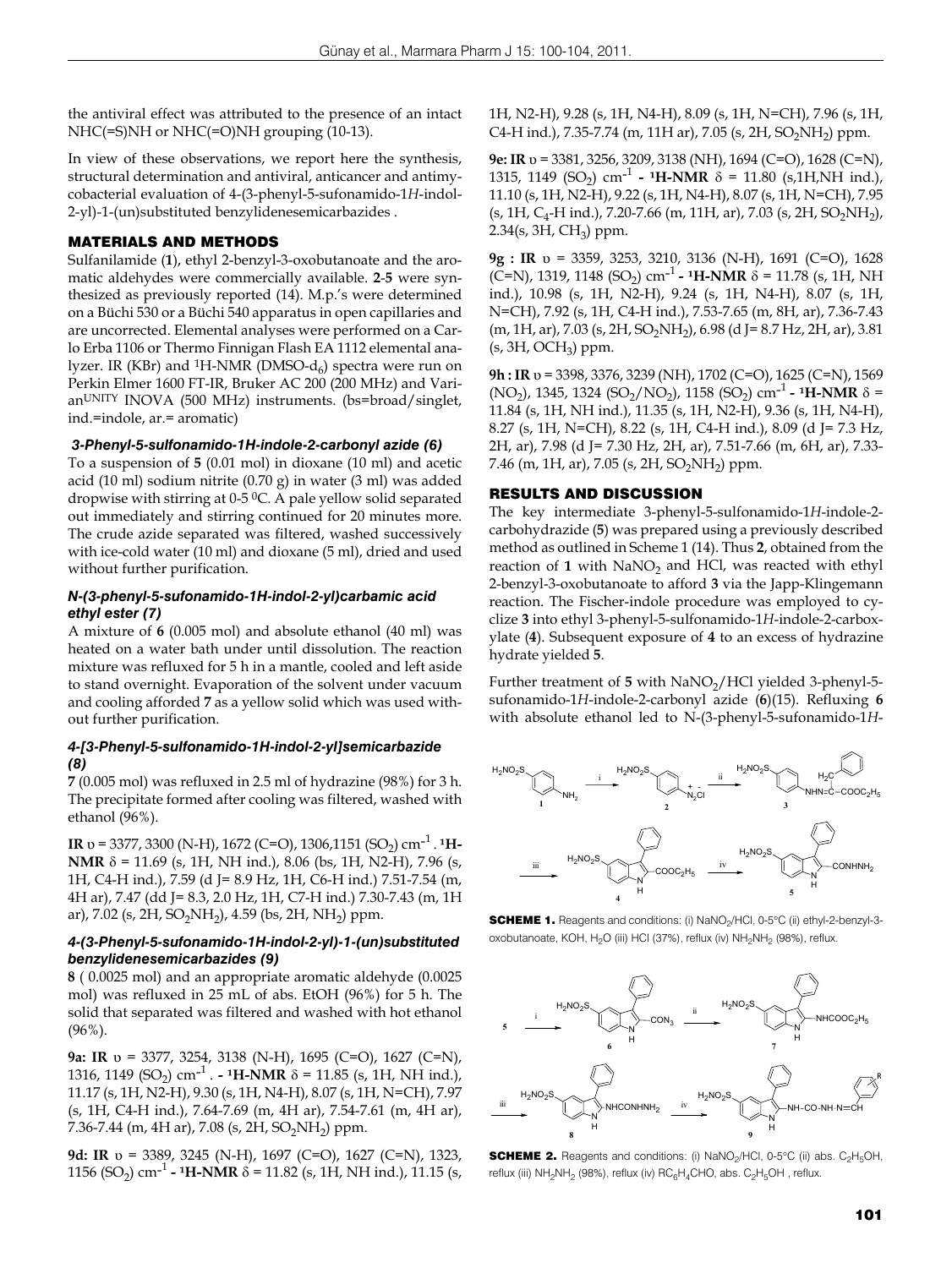|                |                       | <b>Analysis</b>                                        |            |                   |                |              |                                              |
|----------------|-----------------------|--------------------------------------------------------|------------|-------------------|----------------|--------------|----------------------------------------------|
| Comp.          | R                     | Formula<br>(M.W.)                                      | Yield<br>% | M.p.<br>۰c        | C%             | H%           | <b>Calculated / Found</b><br>N <sub>26</sub> |
| 8              |                       | $C_{15}H_{15}N_5O_3S.$ 1/2H <sub>2</sub> O<br>(354.37) | 52         | 231-234           | 50.79<br>50.92 | 4.51<br>4.41 | 19.75<br>19.01                               |
| 9a             | Н                     | $C_{22}H_{10}N_5O_3S$<br>(433.48)                      | 81         | >300              | 60.95<br>60.20 | 4.41<br>3.97 | 16.15<br>15.82                               |
| 9 <sub>b</sub> | $2-CI$                | $C_{22}H_{18}CIN_5O_3S$<br>(467.92)                    | 64         | 281-283           | 56.46<br>55.90 | 3.87<br>3.78 | 14.96<br>14.60                               |
| 9 <sub>c</sub> | $3-CI$                | $C_{22}H_{18}CIN_5O_3S$<br>(467.92)                    | 73         | >300              | 56.46<br>55.67 | 3.87<br>3.60 | 14.96<br>14.32                               |
| 9d             | $4-CI$                | $C_{22}H_{18}CIN_5O_3S$<br>(467.92)                    | 86         | >300              | 56.46<br>55.77 | 3.87<br>3.70 | 14.96<br>14.38                               |
| 9e             | $3$ -CH <sub>3</sub>  | $C_{23}H_{21}N_5O_3S$<br>(447.51)                      | 59         | 283               | 61.72<br>61.42 | 4.73<br>4.70 | 15.65<br>15.64                               |
| 9f             | $4$ -CH <sub>3</sub>  | $C_{23}H_{21}N_5O_3S$<br>(447.51)                      | 56         | 283               | 61.72<br>61.42 | 4.73<br>4.47 | 15.65<br>14.90                               |
| 9q             | $4$ -OCH <sub>3</sub> | $C_{23}H_{21}N_5O_4S$ . H <sub>2</sub> O<br>(481.49)   | 90         | 263-266<br>(dec.) | 57.32<br>56.49 | 4.78<br>3.92 | 14.54<br>13.98                               |
| 9h             | $4-NO2$               | $C_{22}H_{18}N_6O_5S$<br>(478.48)                      | 78         | 289               | 55.22<br>54.81 | 3.79<br>3.80 | 17.56<br>17.18                               |
|                |                       |                                                        |            |                   |                |              |                                              |

**TABLE 1.** Physicochemical data of 8 and 9

indol-2-yl)carbamic acid ethyl ester (**7**) via a rearrangement reaction (15). Hydrazinolysis of **7** gave 4-(3-phenyl-5-sufonamido-1*H*-indol-2-yl)semicarbazide (**8**) which was condensed with aromatic aldehydes to afford 4-(3-phenyl-5-sufonamido-1*H*-indol-2-yl)-1-(un)substituted benzylidenesemicarbazides (**9**) (Scheme 2 and Table 1) (15,16).

Compounds **8** and **9** were characterized by their combustion analyses, melting points and spectral data. The IR spectra of compounds **8** and **9** showed NH stretching bands of the indole ring, semicarbazide, semicarbazone and sulfonamide groups at 3398-3136 cm-l (14-18). The presence of the carbonyl functionality was confirmed by the bands observed in the 1702-

# 1672 cm-1 region (14-18). The C=N stretching band of compounds **9a-h** occurred at 1628-1625 cm-l. Strong absorption bands observed in the 1345-1306 cm-l and 1158-1148 cm-l regions were attributed to the asymmetric and symmetric  $SO<sub>2</sub>$ stretching vibrations of the sulfonamide group (14,16).

The l H-NMR spectrum of compound **8** displayed the N-H, C4- H, C6-H and C7-H protons of the indole ring at 11.69 and 7.96, 7.59 and 7.47 ppm, respectively. Broad resonances observed at 8.06 and 4.59 ppm were assigned to the N2-H and N1-H of the semicarbazide (15). N4-H was not observed presumably due to deuterium exchange with DMSO- $d_6$ . The SO<sub>2</sub>NH<sub>2</sub> protons resonated at 7.02 ppm. The indole NH, N2-H, N4-H and the azomethine proton (N=CH) of **9a**, **9d**, **9e**, **9g** and **9h** exhibited the expected singlets at 11.85-11.78, 11.35-10.98, 9.36-9.22 and 8.27-8.02 ppm, respectively (14-18). The  $SO_2NH_2$  protons resonated at 7.08-7.03 ppm (14,16). All the other protons were observed in the expected regions.

Compounds **9a**-**c**, **9e**, **9f** and **9h** were evaluated against feline corona virus (FIPV), feline herpes virus (FHV) in Crandell-Rees feline kidney (CRFK), parainfluenza-3 virus, rheovirus-1, sindbis virus, coxsackie virus B4, punto toro virus in VERO, herpes simplex virus-1 (KOS)(HSV-1), herpes simplex virus-2 (G)(HSV-2), vaccinia virus, vesicular stomatitis virus (VSV), herpes simplex virus-1 TK KOS ACV in human embroyonic lung (HEL) and vesicular stomatitis virus, coxsackie virus B4 and respiratory syncytial virus (RSV) in Henrietta Lacks (HeLa) cell cultures. As can be seen in Tables 2 and 3, most of the compounds showed varying degrees of inhibition below 50% cytotoxic concentration  $(CC_{50})$  or minumum cytotoxic concentration (MCC), but no specific antiviral effects (i.e. minimal antivirally effective concentration ≥5-fold lower than minimal cytotoxic concentration) were noted for any of the compounds against any of the viruses.

|                                 | TABLE 2. Antiviral evaluation of 9a-9c, 9e, 9f and 9h |                                          |                          |                          |                          |                              |                            |                          |                          |                          |  |  |
|---------------------------------|-------------------------------------------------------|------------------------------------------|--------------------------|--------------------------|--------------------------|------------------------------|----------------------------|--------------------------|--------------------------|--------------------------|--|--|
|                                 |                                                       | CRFK ( $EC_{50} \mu g$ /ml) <sup>b</sup> |                          |                          |                          | VERO (EC $_{50}$ µg/ml) b    |                            |                          |                          |                          |  |  |
| Comp.                           | $\mathsf{R}$                                          | $CC50$ a<br>$(\mu g/ml)$                 | Feline<br>corona virus   | Feline herpes<br>virus   | MCC c<br>$(\mu g/ml)$    | Coxsackie virus<br><b>B4</b> | Parain-<br>fluenza-3 virus | Reo-<br>virus-1          | <b>Sindbis</b><br>virus  | Punto<br>Toro virus      |  |  |
| 9a                              | H                                                     | >100                                     | >100                     | >100                     | 100                      | >20                          | >20                        | >20                      | >20                      | >20                      |  |  |
| 9 <sub>b</sub>                  | $2-CI$                                                | >100                                     | >100                     | >100                     | 20                       | >4                           | >4                         | >4                       | >4                       | >4                       |  |  |
| 9 <sub>c</sub>                  | $3-CI$                                                | >100                                     | >100                     | >100                     | 20                       | >4                           | >4                         | >4                       | >4                       | >4                       |  |  |
| 9e                              | $3$ -CH <sub>3</sub>                                  | >100                                     | >100                     | >100                     | 20                       | >4                           | >4                         | >4                       | >4                       | >4                       |  |  |
| 9f                              | $4$ -CH <sub>3</sub>                                  | >100                                     | 40.3                     | 72.8                     | 20                       | >4                           | >4                         | >4                       | >4                       | >4                       |  |  |
| 9h                              | $4-NO2$                                               | >100                                     | >100                     | >100                     | 20                       | >4                           | >4                         | >4                       | >4                       | >4                       |  |  |
| <b>HHAd</b>                     |                                                       | >100                                     | 17.6                     | 16.9                     | $\overline{\phantom{a}}$ | $\overline{\phantom{a}}$     | $\sim$                     | $\overline{\phantom{a}}$ | $\overline{\phantom{a}}$ | $\sim$                   |  |  |
| UDA <sup>d</sup>                |                                                       | >100                                     | 12.4                     | 30.2                     | $\overline{\phantom{a}}$ | $\overline{\phantom{a}}$     | $\sim$                     | $\overline{\phantom{a}}$ | ٠                        | $\overline{\phantom{a}}$ |  |  |
| Ganciclovir(mM)                 |                                                       | >100                                     | >100                     | 7.4                      | $\overline{\phantom{a}}$ | $\overline{\phantom{a}}$     | $\overline{\phantom{a}}$   | $\overline{a}$           | $\overline{\phantom{a}}$ | $\overline{\phantom{a}}$ |  |  |
| Ribavirin(mM)                   |                                                       |                                          | $\overline{\phantom{a}}$ | $\overline{\phantom{a}}$ | >250                     | >250                         | 146                        | >250                     | 250                      | 50                       |  |  |
| $(S)$ -DHPA $(mM)$ <sup>d</sup> |                                                       |                                          |                          |                          | >250                     | >250                         | >250                       | 250                      | >250                     | >250                     |  |  |
| DS-5000 <sup>d</sup>            |                                                       |                                          |                          |                          | >100                     | 50                           | >100                       | >100                     | 100                      | 20                       |  |  |

a 50% cytotoxic concentration, as determined by mesuring cell viability by the colorimetric formazan based MTS assay.

b Required to reduce virus-induced cytopathogenicity by 50 %

c Required to cause a microscopically detectable alteration of normal cell morphology.

d *Hippeastrum hybrid* (HHA), *Urtica dioica* (UDA), dextrane sulfate (DS-5000), S-dihydroxypropyladenine ((S)-DHPA).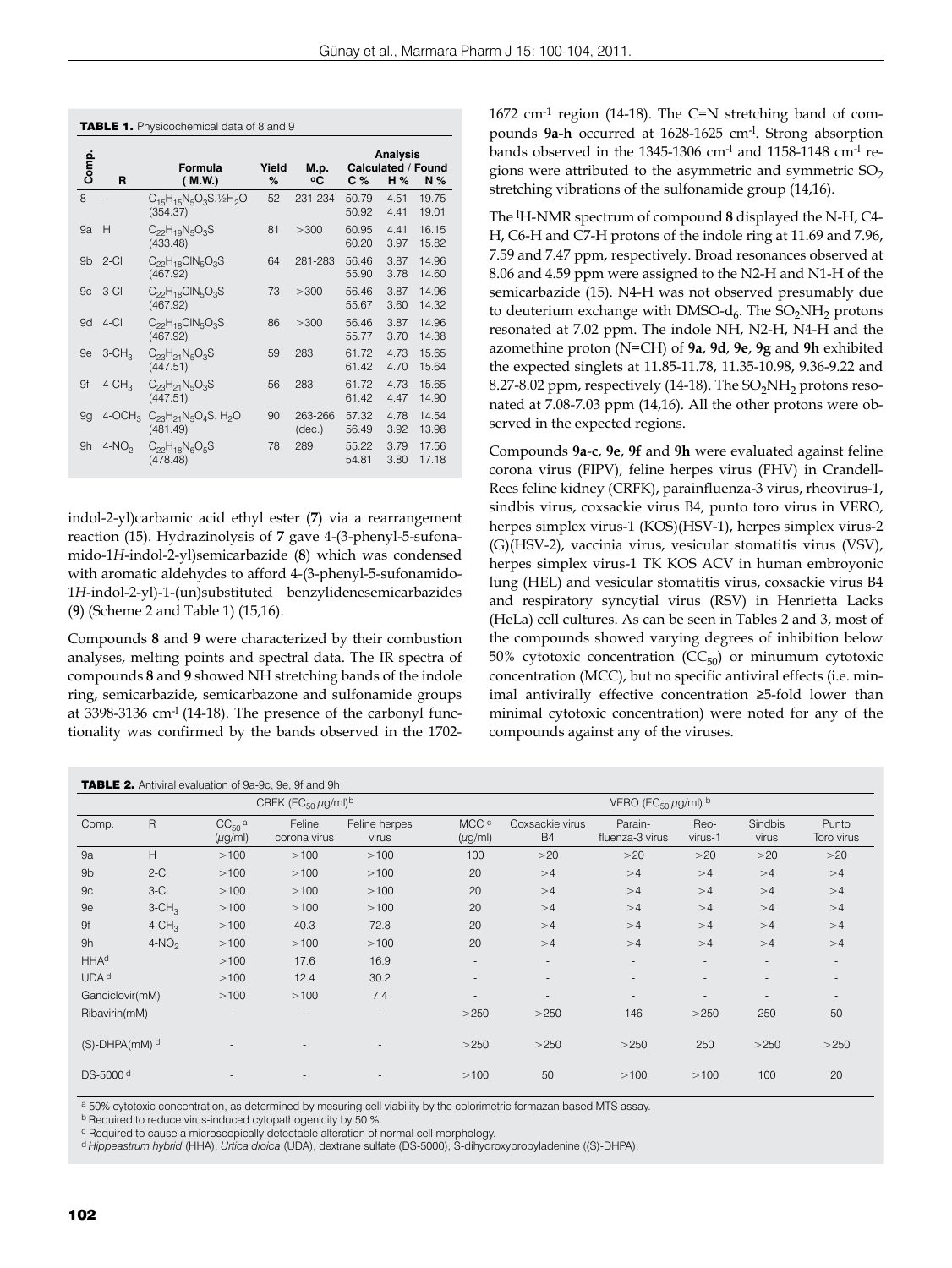|                 |                      | HEL (EC <sub>50</sub> $\mu$ g/ml) <sup>b</sup> |                     |                          |                          |                   |                          | HeLa ( $EC_{50} \mu g$ /ml) b    |                          |                          |            |
|-----------------|----------------------|------------------------------------------------|---------------------|--------------------------|--------------------------|-------------------|--------------------------|----------------------------------|--------------------------|--------------------------|------------|
| Comp.           | R                    | MCC <sup>a</sup><br>$(\mu g/ml)$               | HSV-1<br><b>KOS</b> | HSV-1<br><b>KOS ACVr</b> | HSV-2<br>G               | Vaccinia<br>virus | <b>VSV</b>               | MCC <sup>a</sup><br>$(\mu g/ml)$ | <b>VSV</b>               | Coxsackie<br><b>B4</b>   | <b>RSV</b> |
| 9a              | H                    | >100                                           | >100                | >100                     | >100                     | >100              | >100                     | 100                              | >20                      | >20                      | >20        |
| 9 <sub>b</sub>  | $2-CI$               | >100                                           | >100                | >100                     | >100                     | >100              | >100                     | >100                             | >100                     | >100                     | >100       |
| 9 <sub>C</sub>  | $3-CI$               | >100                                           | >100                | >100                     | >100                     | >100              | >100                     | >100                             | >100                     | >100                     | >100       |
| 9e              | $3$ -CH <sub>3</sub> | >100                                           | >100                | >100                     | >100                     | >100              | >100                     | >100                             | >100                     | >100                     | >100       |
| 9f              | $4$ -CH <sub>3</sub> | >100                                           | >100                | >100                     | >100                     | >100              | >100                     | 100                              | >20                      | >20                      | >20        |
| 9h              | $4-NO2$              | >100                                           | >100                | >100                     | >100                     | >100              | >100                     | >100                             | >100                     | >100                     | >100       |
| Ganciclovir(mM) |                      | >100                                           | 0.5                 | 20                       | 0.2                      | >100              | >100                     | $\overline{\phantom{a}}$         | $\overline{\phantom{a}}$ | $\overline{\phantom{a}}$ | $\sim$     |
| Brivudin(mM)    |                      | >250                                           | 0.04                | 250                      | 29                       | 22                | >250                     | $\sim$                           | $\overline{\phantom{a}}$ | $\overline{\phantom{a}}$ |            |
| Cidofovir(mM)   |                      | >250                                           |                     | $\overline{c}$           | $\overline{c}$           | 6                 | >250                     | $\overline{\phantom{a}}$         | $\overline{\phantom{a}}$ | $\overline{\phantom{a}}$ |            |
| Ribavirin(mM)   |                      | >250                                           | >250                | >250                     | 10                       | 95                | >250                     | >250                             | 29                       | 124                      | 29         |
| (S)-DHPA(mM)    |                      | $\sim$                                         | $\sim$              | $\overline{\phantom{a}}$ | $\overline{\phantom{a}}$ |                   | $\sim$                   | >250                             | 146                      | >250                     | >250       |
| <b>DS-5000</b>  |                      | $\sim$                                         | ۰                   |                          | $\overline{\phantom{a}}$ |                   | $\overline{\phantom{a}}$ | >100                             | $\mathbf{2}$             | >100                     | 12         |

 $\blacksquare$ 

aRequired to cause a microscopically detectable alteration of normal cell morphology.

bRequired to reduce virus-induced cytopathogenicity by 50 %.

Compounds **9e** and **9f** were selected for anticancer screening by the National Cancer Institute (NCI) and screened against 60 different human tumor cell lines, representing leukemia, melanoma and cancers of the lung, colon, brain, ovary, breast, prostate, and kidney at a single dose of 10-5 M (19). **9e** demonstrated the highest cytotoxicity (55.48%) against leukemia cell line SR and colon cancer cell line KM-12 (41.99%) in the primary screen conducted at 10-5 M (Figure 2). **9f** displayed the highest cytotoxicity against non small cell lung cancer cell line HOP-92 (30.46 %). **9a**-**e**, **9g** and **9h** were screened for antimycobacterial activity against *Mycobacterium tuberculosis* H37Rv using the microplate alamar blue assay (MABA), but none showed inhibition at 100  $\mu$ g/ml <sup>20</sup>.

#### ACKNOWLEDGEMENTS

We thank the Rega Institute for Medical Research, K.U. Leuven, Belgium, the Drug Research and Development Division of Cancer Research, National Cancer Institute, Bethesda, Maryland,

USA and the Tuberculosis Antimicrobial Acquisition and Coordinating Facility (TAACF) of the U.S. National Institute of Allergy and Infectious Diseases for the biological activity tests.

This work was supported by The Research Fund of Istanbul University (Project Number 674/301194).

#### REFERENCES

- 1. Beale J M, Block J H (Eds.), Wilson and Gisvold's Textbook of Organic Medicinal and Pharmaceutical Chemistry, 12th edition, Lippincott Williams & Wilkins, Philadelphia, 2010 pp. 348, 404.
- 2. Budavari S, O'Neil M J, Smith A (Eds.), The Merck Index, 11th edition , Merck and Co. Inc.Rahway N J USA, 1989, pp 943, 1463.
- 3. Ragno R, Coluccia A, La Regina G, De Martino G, Piscitelli F, Lavecchia A. Design, molecular modeling, synthesis and anti-HIV-1 activity of new indolyl aryl sulfones. Nov-



FIGURE 2. Cytotoxic activity of 9e against leukemia, non-small cell lung cancer and colon cancer cell lines. The One-dose data is reported as a mean graph of the percent growth of treated cells The growth percent is growth relative to the no-drug control, and relative to the time zero number of cells.